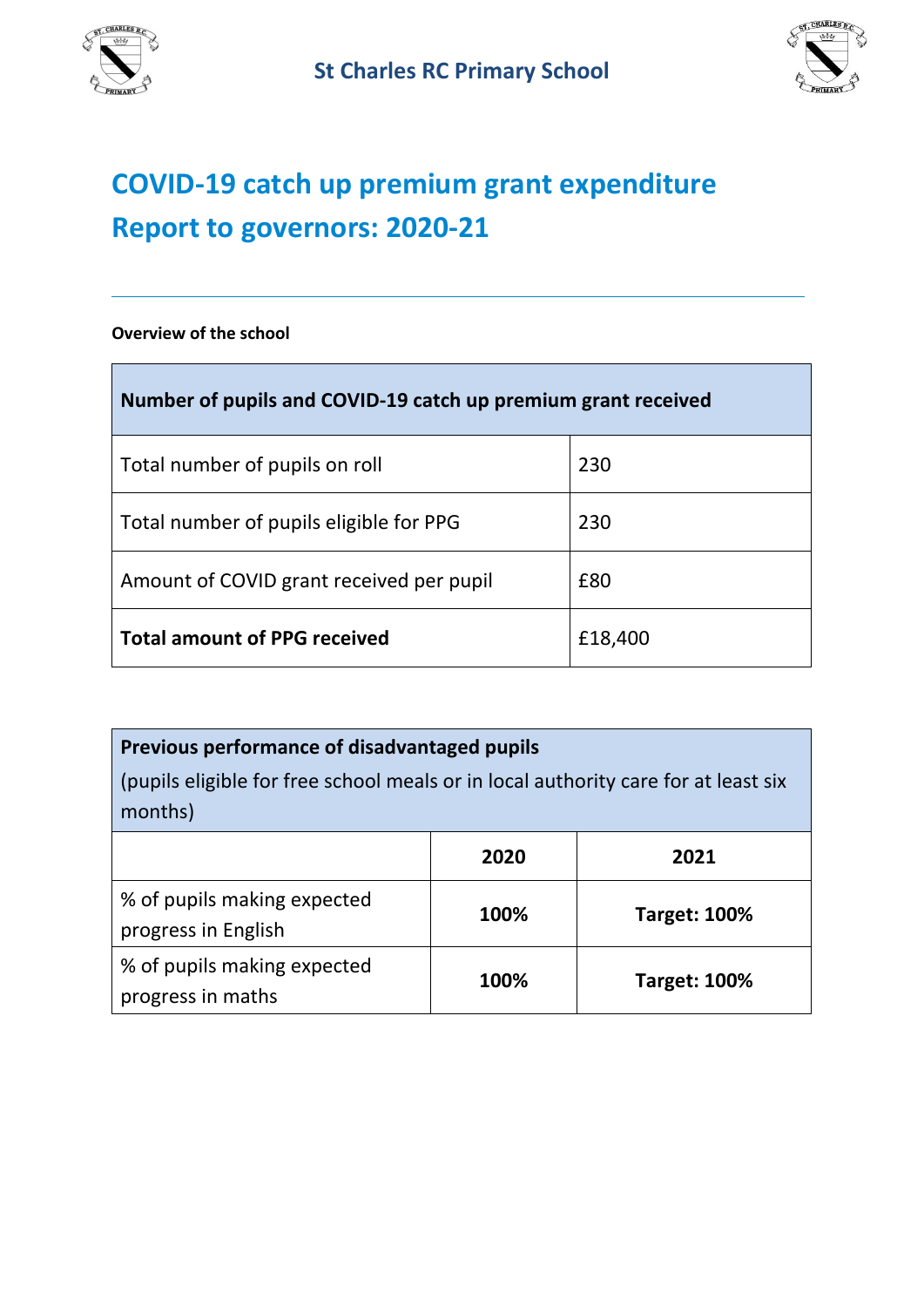



#### **Summary of COVID-19 catch up spending 2020-21**

**Barriers to learning for pupils following lockdown 2020:** For some pupils, the barriers to learning post COVID-19 have been identified in our contexts as including:

- bereavement, grief and trauma
- gaps in learning due to time off school during lockdown
- low aspirations
- poor diet
- poverty, both material poverty and poverty of aspirations
- social, emotional, mental health difficulties
- low parental aspirations
- lack of access to cultural opportunities
- lack of access to extra-curricular activities
- lack of access to residential trips and visits
- lack of access to music tuition
- lack of access to sports provision

**How are barriers to learning for pupils removed:** For some pupils, the barriers to learning post COVID-19 have been removed in the following ways:

- **bereavement, grief and trauma** obviously this is a very sensitive area and bereaved or traumatised children may be affected for many years, therefore this will remain a barrier to learning. We have tried to support them with sessions a qualified art psychotherapist who has experience with supporting children with bereavement, grief and trauma. She will meet with them weekly and support them with coping strategies which they can use back in their mainstream classroom
- **gaps in learning due to time off school during lockdown** teachers have identified children swiftly since returning to school in Autumn 2020 and have started to support the children causing concern by referring them for tutoring sessions with TAs and teachers in the areas where gaps have appeared. This will be individualised for each child. Children who have experienced the biggest loss in learning due to lack of engagement with online learning or home learning during lockdown are given priority
- **low aspirations** raising aspirations through working with artists, craftspeople, PE specialists, authors, poets see also pupil premium grant expenditure for more details
- **poor diet** healthy eating clubs, led by the school nurse, healthy choices at lunchtimes, break times and free breakfast club, referrals to food banks where necessary – see also pupil premium grant expenditure for more details
- **poverty, both material poverty and poverty of aspirations** support from the parish, both material, support for housing and food banks – see also pupil premium grant expenditure for more details
- **social, emotional, mental health difficulties** referrals to on-site art therapy provision with art psychotherapist, pastoral support from staff and support from external agencies where necessary – see also pupil premium grant expenditure for more details
- **low parental aspirations** phonics workshops, reading workshops and maths workshops for parents, see also pupil premium grant expenditure for more details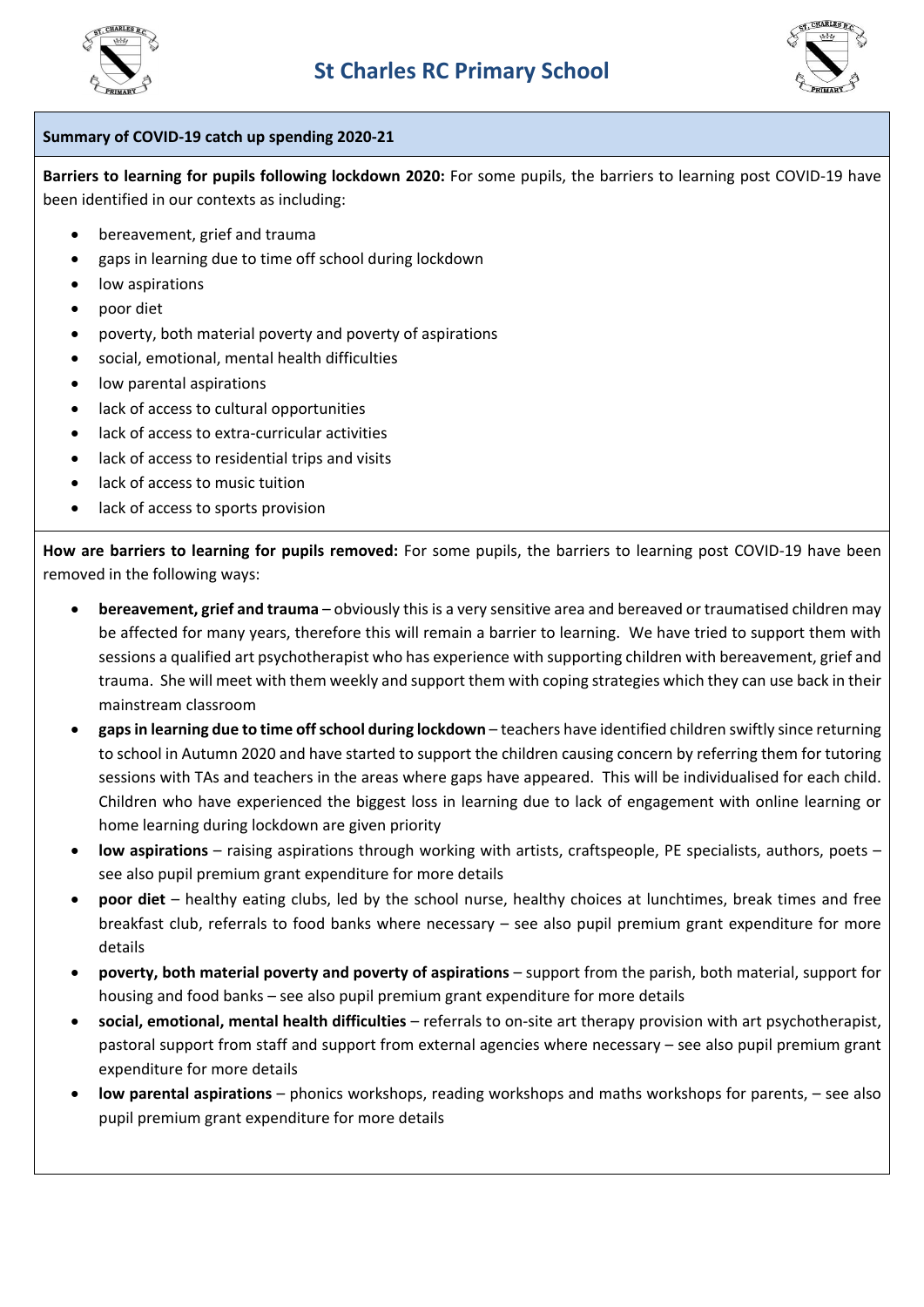



- **lack of access to cultural opportunities** support for funding cultural trips and visits see also pupil premium grant expenditure for more details
- **lack of access to extra-curricular activities** support for funding after school clubs, including: multi-sports, gymnastics, Spanish club, choir, rugby, football, netball, cross country, horse-riding – see also pupil premium grant and sports premium grant expenditure for more details
- **lack of access to residential trips and visits** support for funding residential trips and visits see also pupil premium grant expenditure for more details
- **lack of access to music tuition** support for funding guitar lessons, piano lessons in school see also pupil premium grant expenditure for more details
- **lack of access to sports provision** please see sport premium grant expenditure for details

**Objectives in spending: Following the COVID 19 pandemic and lockdown in 2020, it is more important than ever that our children have access to high quality tutoring and regular opportunities for outdoor learning to support their physical and mental health and wellbeing.**

**We have identified children who will need additional support for their mental health and wellbeing or who have been bereaved during the pandemic. We have referred them to our part time Art therapist Vicky Smith who will meet with them weekly for art therapy sessions to support them post lockdown.** 

**We also have a pastoral team which includes a qualified counsellor who will offer support for mental health and wellbeing. Mindfulness, meditation, circle time, social stories, Philosophy 4 Children, forest school, outdoor learning and pastoral support are embedded in our curriculum for each age group post lockdown 2020-21.** 

**Summary of spending and actions taken:**

**Tutors have been identified from our existing teaching and TA staff:** 

- **Mrs Pennington – Year 6,**
- **Mrs Leckey - Year 5,**
- **Miss Grange – Year 4,**
- **Mrs O'Brien – Year 3,**
- **Mrs Magee – Year 2,**
- **Mrs Drake – Year 1,**
- **Mrs Starkie – EYFS,**

**Who have been given additional time, or timetables have been organised to dedicate to tutoring activities post lockdown. These members of staff will prioritise the children with the highest need and will report on progress to the SLT and governors. Quality first teaching is in place for all pupils and the SLT are supporting tutors and class teachers with resources for tutoring and for our new bubbles.** 

Purchase resources for interventions to take place such as Numicon for Maths and Phonics materials and additional book band books for Literacy.

Maintain the employment of a TA3 with QTS to support intervention groups in the form of one-to-one tuition, paired work and small group work where necessary in Key Stage 2.

Maintain the employment of a TA3 to support intervention groups in the form of one-to-one tuition, paired work and small group work where necessary in Key Stage 1 and EYFS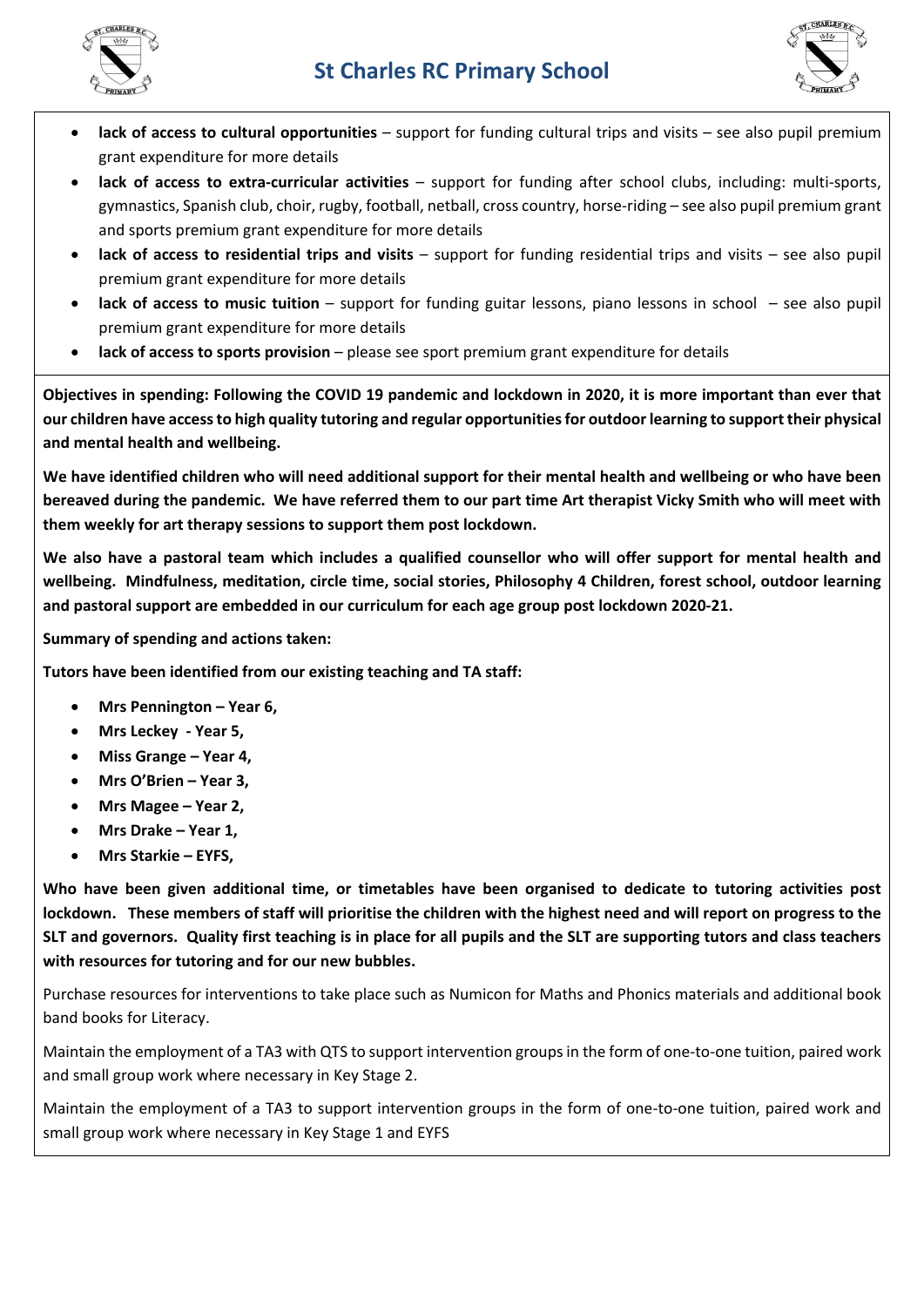



#### **Outcomes to date:**

- Feedback from parents has been very positive since returning to school.
- Attendance is above the National Average at 96%
- During lockdown the engagement with online learning was 80% which was higher than National Averages.
- The remaining 20% who did not engage online, had weekly home learning packs delivered to their homes by the SLT.
- The school lent out 2500 library books during lockdown.
- Art therapy was offered during lockdown to children and families who had experienced bereavements due to COVID-19 and the feedback from parents was very positive.
- We continue to host art therapy for children who are at risk of exclusion from other primary schools and are following COVID guidance for hygiene for the one-to-one sessions with the art therapist. The art therapy space is deep cleaned between each pupil.
- The feedback from the other headteachers and SENDCos who send children is very positive, as is the feedback from parents.
- Art therapy supports the pupils with their emotions so that they are better equipped to cope back in their mainstream classes with their anxiety, behaviour and conduct and their hyperactivity and their pro social skills improve.
- Teachers, parents and SENDCO are able to refer pupils to Mrs Pennington TA3 with QTS, for additional support in Literacy and Numeracy. Gaps in knowledge, understanding and skills are identified in Literacy and Numeracy and blocks of work are planned to accelerate learning in these areas. Learning is personalised for the children and monitored closely by the Head of Interventions Mrs Cath Pennington, the HT Mrs Clare Campbell, Assessment Lead Mrs Nicola Drake and the class teachers.
- In Key Stage 1 and EYFS TA3 Mrs Liz Magee provides support to pupils on FSM to support them to make expected progress in Reading, Writing and Maths and for the EYFS pupils to make expected progress from their starting points. The phonics screening in 2019 results were 100% and were predicted to be similar in 2020.
- In 2019 following our Ofsted inspection and the key areas identified for improvement, St Charles joined the Salford Maths Hub and Mrs Nicola Drake AHT and Miss Theresa O'Donnell attended all training events in 2019-20 pre lockdown. We hosted a Salford Headteacher Michael Earnshaw from The Deans who completed his NPQH project on Maths at St Charles, the SLT and Maths team visited The Deans to investigate good practice in Maths and his Maths Lead led staff meetings at St Charles. Deputy Headteacher Michelle de Carteret from Salford Diocese is completing her NPQH also on Maths in 2020-21 and a similar training and development package for Maths middle leaders is in place to support the teaching and learning of Mathematics at St Charles. Target groups of Pupil Premium pupils are involved in the projects and their progress will be monitored by the SLT and the NPQH candidate.
- Elklan training for SENDCo, Assistant Headteacher and 4 TAs in communication and speech and language completed. School completed the Silver Reading Award in 2020. Support for pupils with communication difficulties improved greatly in 2019-20, this is reflected in the baseline to end of year assessments and in-year assessments for EYFS, KS1 and KS2. This is evidenced in the 2019 Phonics screening where 100% of Year 1 pupils passed the test.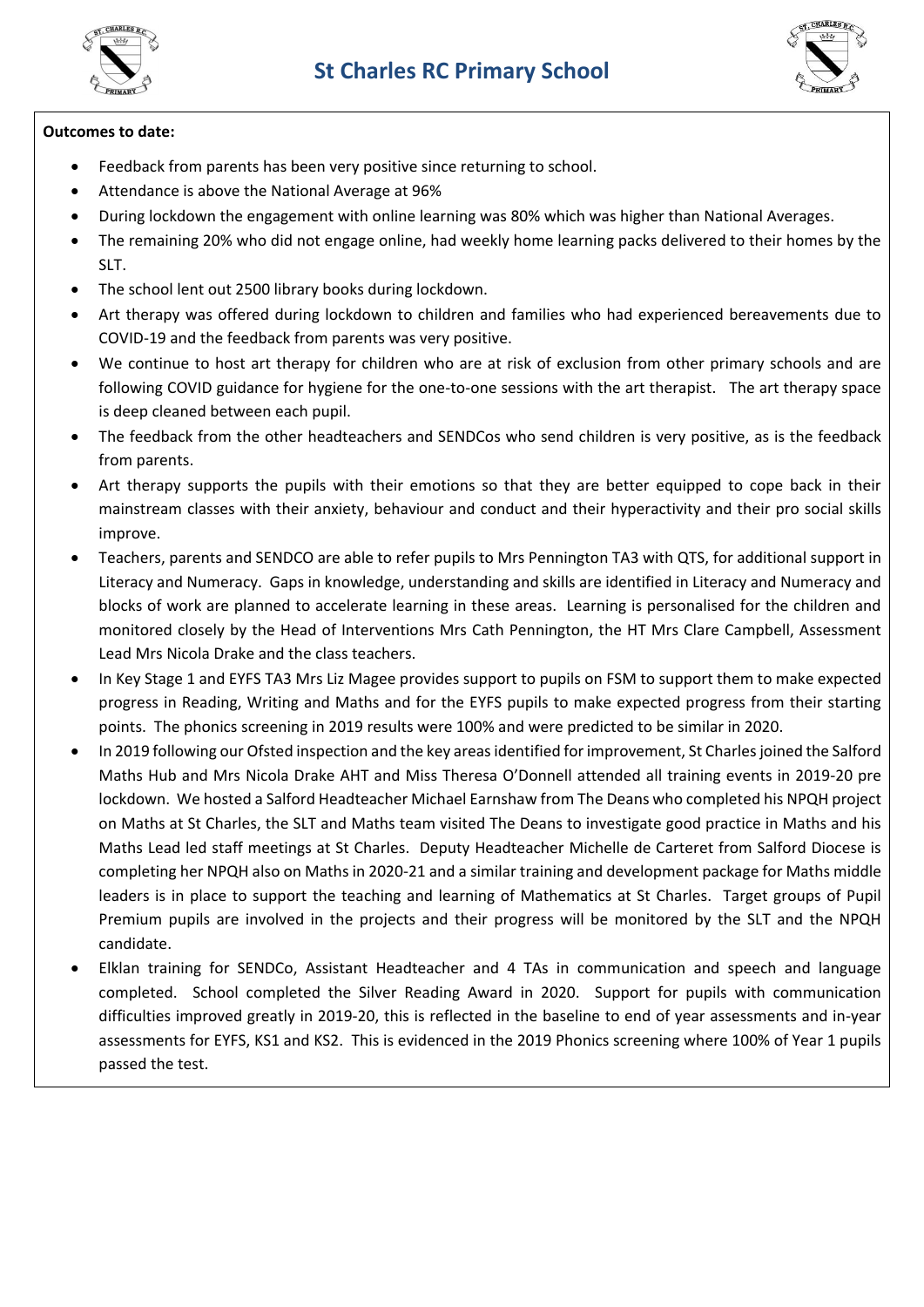



#### **Record of COVID grant spending by item/project 2020-21**

| Item/project                                                             | Cost  | <b>Objective</b>                                                                                                                          | <b>Outcome</b>                                                                                                                                                                                                                                                                   |
|--------------------------------------------------------------------------|-------|-------------------------------------------------------------------------------------------------------------------------------------------|----------------------------------------------------------------------------------------------------------------------------------------------------------------------------------------------------------------------------------------------------------------------------------|
| Art therapy for pupils who<br>have been bereaved due to<br>COVID-19      | £2300 | To support bereaved pupils<br>with their grief through art<br>therapy                                                                     | The mental health and wellbeing of our<br>pupils who have been bereaved due to<br>COVID-19 are given priority and learn<br>coping strategies through art therapy<br>that they can use back in their<br>mainstream classes.                                                       |
| One-to-one maths tuition<br>over a twelve week period                    | £2300 | To achieve consistent<br>performance at age related<br>expectations for Year 3<br>(focusing on conceptual<br>understanding of fractions)  | To close the gap between pupils who<br>are at age related expectations and<br>those children who are not yet at age<br>related in KS2.<br>2020 Objective met: evidence<br>collected via pupil tracking<br>information, discussion with pupils<br>and scrutiny of work            |
| One-to-one intervention<br>work in literacy over a<br>twelve week period | £2300 | To achieve consistent<br>performance at age related<br>expectations for Year 3<br>(focusing on comprehension,<br>grammar and punctuation) | To close the gap between pupils who<br>are at age related expectations and<br>those children who are not yet at age<br>related in KS2.<br>2020 Objective met: evidence<br>collected via pupil tracking<br>information, scrutiny of children's<br>work and discussion with pupils |
| One-to-one tutoring in<br>numeracy over a twelve<br>week period          | £2300 | To achieve consistent<br>performance at age related<br>expectations for Year 3<br>(focusing on calculation)                               | To close the gap between pupils who<br>are at age related expectations and<br>those children who are not yet at age<br>related in KS2.<br>2020 Objective met: evidence<br>collected via pupil tracking<br>information, discussion with pupils<br>and scrutiny of work            |
| One-to-one literacy tuition<br>over a twelve week period                 | £2300 | To achieve consistent<br>performance at age related<br>expectations for Year 3 in<br>reading comprehension                                | To close the gap between pupils who<br>are at age related expectations and<br>those children who are not yet at age<br>related in KS2.                                                                                                                                           |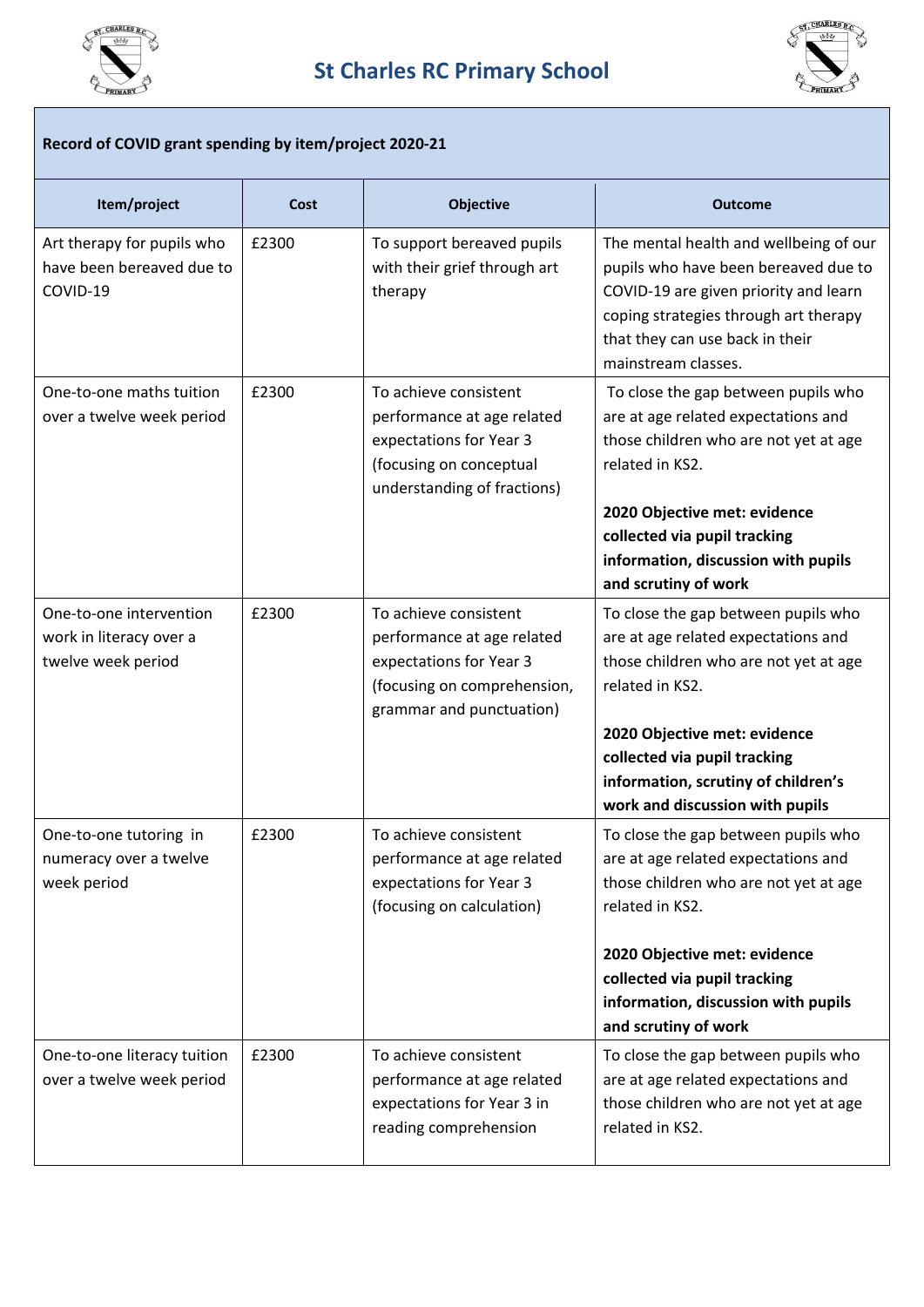

## **St Charles RC Primary School**



| AHT/Head of EYFS and KS1                                                                                                                     | £2300  | To improve outcomes for                                                                                                                      | 2020 Objective met: evidence<br>collected via pupil tracking<br>information, discussion with pupils<br>and scrutiny of work<br>To close the gap between pupils who                                                                                                                     |
|----------------------------------------------------------------------------------------------------------------------------------------------|--------|----------------------------------------------------------------------------------------------------------------------------------------------|----------------------------------------------------------------------------------------------------------------------------------------------------------------------------------------------------------------------------------------------------------------------------------------|
| floating 3 days per week to<br>support the tutoring of<br>target pupils in EYFS and<br>KS1                                                   |        | target pupils who are below<br>age related expectations in<br>reading, writing and maths in<br>Reception and Year 1 and 2                    | are at age related expectations and<br>those children who are not yet at age<br>related in EYFS and KS1.                                                                                                                                                                               |
|                                                                                                                                              |        |                                                                                                                                              | 2020 Objective met: evidence<br>collected via pupil profiles, pupil<br>tracking information, discussion with<br>pupils and scrutiny of work.                                                                                                                                           |
| TA2 supporting children in<br>Key Stage 1 with tutoring<br>and interventions with<br>target Key Stage 1 pupils                               | £2300  | To improve outcomes for<br>target pupils who are below<br>age related expectations in<br>reading, writing and maths in<br>Year 2             | To close the gap between pupils who<br>are at age related expectations and<br>those children who are not yet at age<br>related in KS1.<br>2020 Objective met: evidence<br>collected via pupil profiles, pupil<br>tracking information, discussion with<br>pupils and scrutiny of work. |
| Head of interventions<br>supporting the tutoring of<br>and interventions for<br>children in Key Stage 2 with<br>target pupils in Key Stage 2 | £2300  | To improve outcomes for<br>target pupils who are below<br>age related expectations in<br>reading, writing and maths in<br>Year 3, 4, 5 and 6 | To close the gap between pupils who<br>are at age related expectations and<br>those children who are not yet at age<br>related in KS2.<br>2020 Objective met: evidence<br>collected via pupil profiles, pupil<br>tracking information, discussion with<br>pupils and scrutiny of work. |
| Total                                                                                                                                        | £18400 |                                                                                                                                              |                                                                                                                                                                                                                                                                                        |